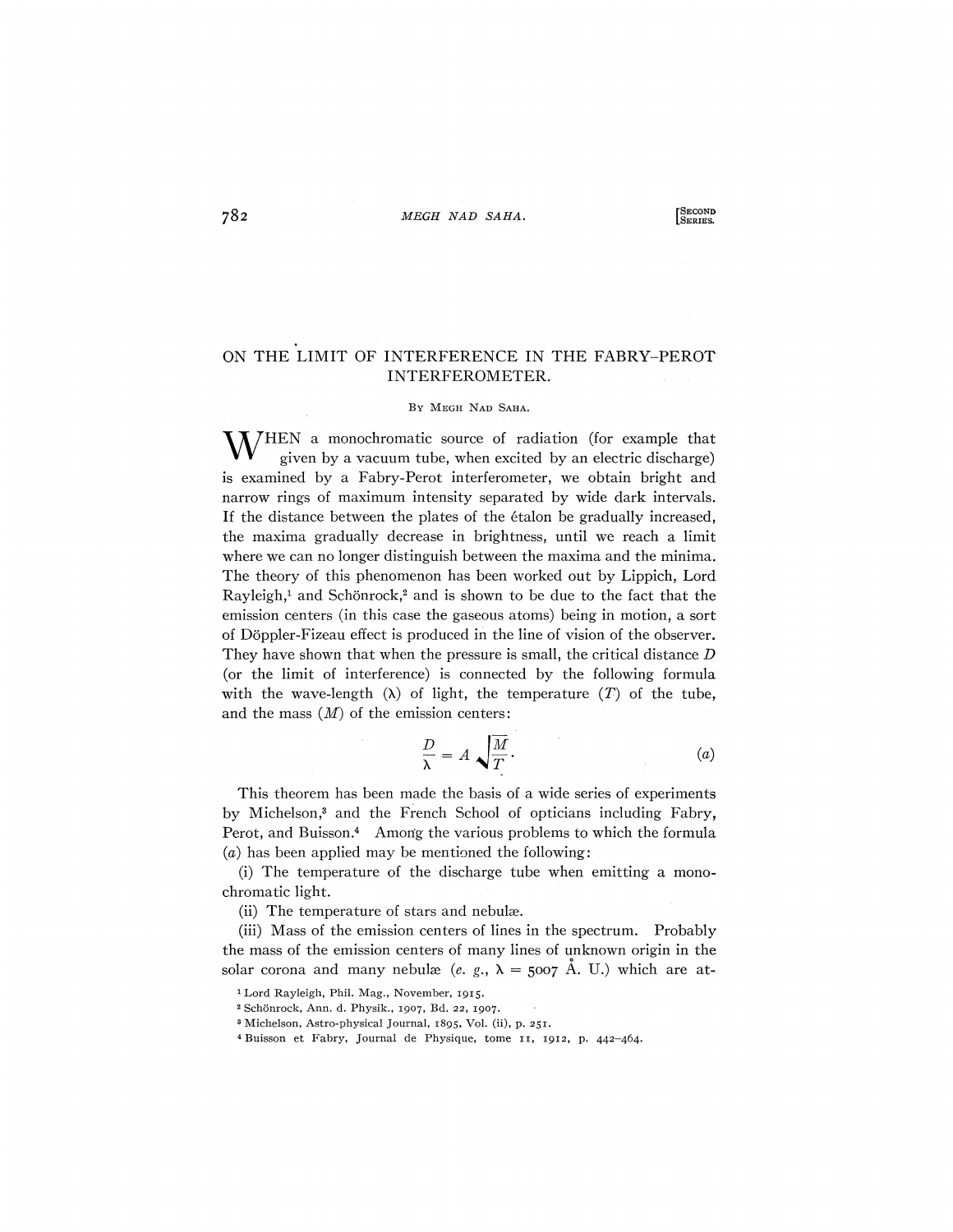**>.6. J** *FABRY-PEROT INTERFEROMETER.* 783

tributed to hypothetical elements<sup>1</sup> coronium and nebulium may be determined by this method.

The value of the constant *A* is of much use in all these investigations, and it is generally deduced from theoretical considerations. While going through the literature on the subject, I found that *A* is generally calculated from approximate and not altogether satisfactory considerations, though an exact solution is not difficult. My object in the present communication is to effect this improvement in the theory. For this, we must begin with a preliminary scrutiny of the theory of the Fabry-Perot interferometer.

The Fabry-Perot interferometer consists of two plane parallel plates of glass, both heavily silvered on the inside. If a ray of light is sent through the plates, it undergoes several internal reflections, and at each reflection from either surface, a part issues out. Every incident ray is thus subdivided into a large number of parallel rays. If the angle on incidence is very small, almost normal, as is the case in practice, the number would be infinite. Let us confine our attention to the rays issuing on the side further from the source of light. The parallel rays issuing at some particular angle have path differences amounting to *2d* cos  $\alpha$ , 4*d* cos  $\alpha$ , 6*d* cos  $\alpha$ , etc., according as they have suffered double reflection once, twice, thrice, or any number of times. When these rays are brought together by a converging lens we shall have the interference phenomena. The parallel system is composed of rays transmitted directly, *i. e.*, without reflection—this ray can be represented by  $E_0$  cos *nt*; rays suffering reflection twice, four times, etc. Since at each double reflection there is a retardation in phase amounting to  $2\pi\Delta/\lambda$  and the intensity is reduced by a fraction f, we can represent the rays by the equations

 $fE_0 \cos(nt - \delta), f^2E_0 \cos(nt - 2\delta), f^3E_0 \cos(nt - 3\delta),$ 

where we put

$$
\Delta = 2d \cos \alpha, \text{ and } \delta = \frac{2\pi\Delta}{\lambda}.
$$

The resultant ray is now represented by

$$
E = E_0 \{ \cos nt + f \cos (nt - \delta) + f^2 \cos (nt - 2\delta) + \cdots \}
$$

 $= E_0$ [cos *nt*{**i** + *f* cos  $\delta$  + *f*<sup>2</sup> cos  $2\delta$  + ···}

 $+ \sin nt$  f  $\sin \delta + f^2 \sin 2\delta + \cdots$ }

$$
= E_0 \left[ \cos nt \cdot \frac{1 - f \cos \delta}{1 - 2f \cos \delta + f^2} + \sin nt \cdot \frac{f \sin \delta}{1 - 2f \cos \delta + f^2} \right].
$$
  
<sup>1</sup> Nicholson, Phil. Mag., 1911, Vol. 22, p. 864.

 $V$ <sub>0</sub>. X.]<br>No. 6.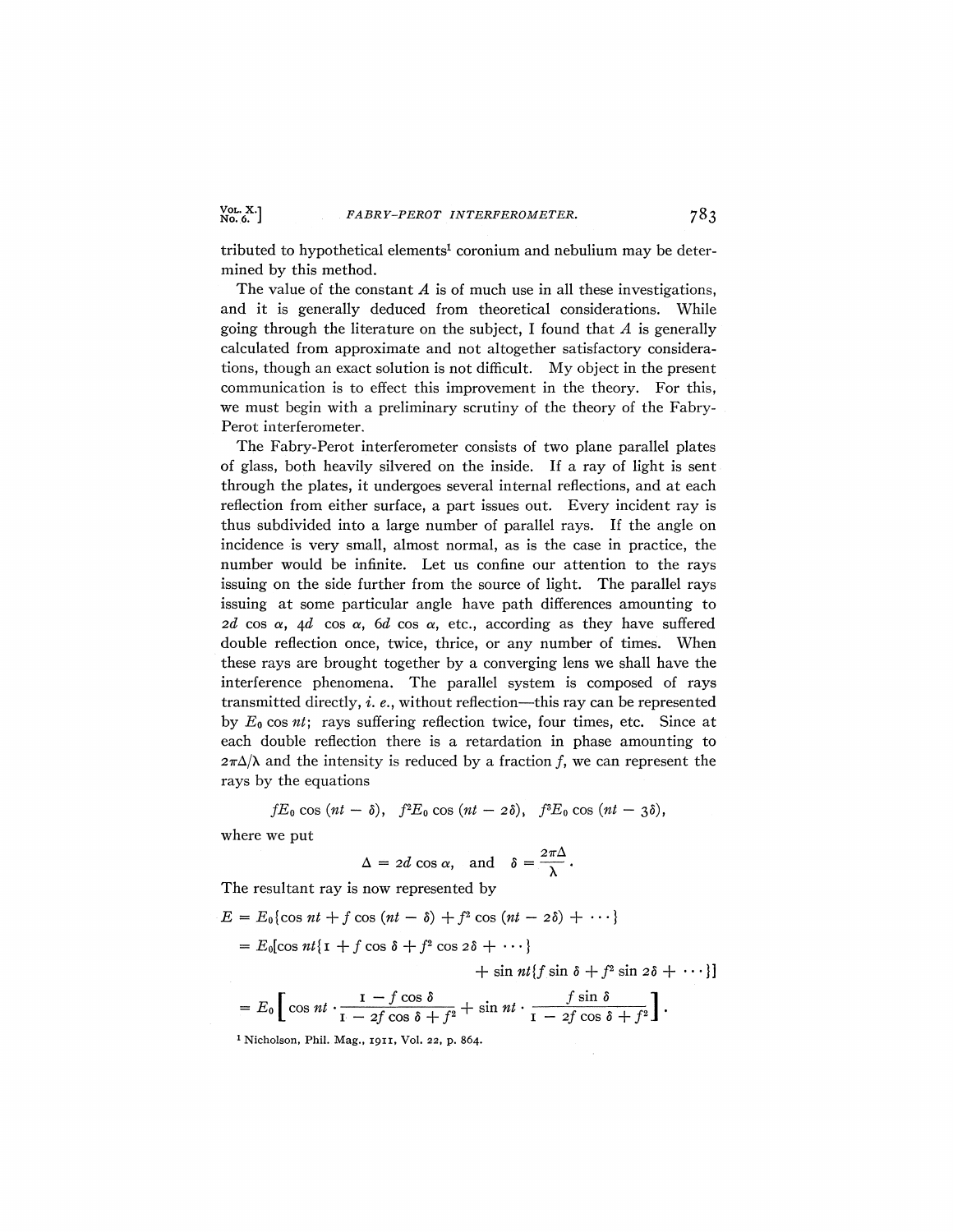$784$  *MEGH NAD SAHA* 

Therefore the intensity

$$
I = I_0 \frac{I}{I - 2f \cos \delta + f^2} = \frac{I_0}{(I - f)^2} \cdot \frac{I}{I + \frac{4f}{(I - f)^2} \sin^2 \frac{\delta}{2}}.
$$

This is the ordinary theory of the interferometer. The intensities of the maxima and the minima are all in the ratio of  $I : \frac{I}{I + \frac{4f}{(I - I)}}$ 

If we take  $f = .75$ , this ratio becomes 49 : 1, the angular separation being  $\alpha = \lambda/\Delta$ . If the theory held rigorously, we could observe interference with large values of  $\Delta$ . But this is not the case. For example in the case of the sodium  $D_1$ -line, no interference can be obtained when  $\Delta$  exceeds 3 cm. This is due to the fact that the radiant particles are themselves in motion, and the theory cannot be perfect unless we take account of this fact.

According to Maxwell's distribution law, the number of particles having their velocity between *V* and  $V + dV$  is  $Ae^{-\beta V^2}dV$ . The frequency of radiation emitted by these particles is  $n[i + (v/c)]$  where *n* is the wave frequency of light emitted by particles at rest. In the expression for retardation in phase, we must therefore replace  $\lambda$  by  $\lambda$ [I + (v/c)] and write  $2\pi\Delta/\lambda$ [I + (v/c)] in place of  $2\pi\Delta/\lambda$ .

The intensity of light emitted by molecules having their velocity between  $V + dV$  and *V* is

$$
dI = B \frac{e^{-\beta V^2} dV}{1 - 2f \cos \delta[1 + (v/c)] + f^2}.
$$

The total intensity

$$
I = B \int_{-\infty}^{\infty} \frac{e^{-\beta V^2} dV}{1 - 2f \cos \delta[1 + (v/c)] + f^2}.
$$

We have by trigonometry,

$$
\frac{1-f^2}{1-2f\cos\delta+f^2}=\mathbf{I}+2f\cos\delta+2f^2\cos2\delta+\cdots.
$$

Now, we have

$$
\int_{-\infty}^{\infty} e^{-\beta V^2} dV \cdot \sin \frac{n \delta v}{c} = 0,
$$
  

$$
\int_{-\infty}^{\infty} e^{-\beta V^2} d \cdot V \cos \frac{n \delta v}{c} = \sqrt{\frac{\pi}{\beta}} e^{-(1/\beta)(n \delta/c)^2}.
$$

We have therefore

$$
I = \frac{B_0}{1 - f^2} \sqrt{\frac{\pi}{\beta}} \left[ 1 + 2 \sum_{1}^{\infty} f^n \cos n\delta \right].
$$

**LSERIES.**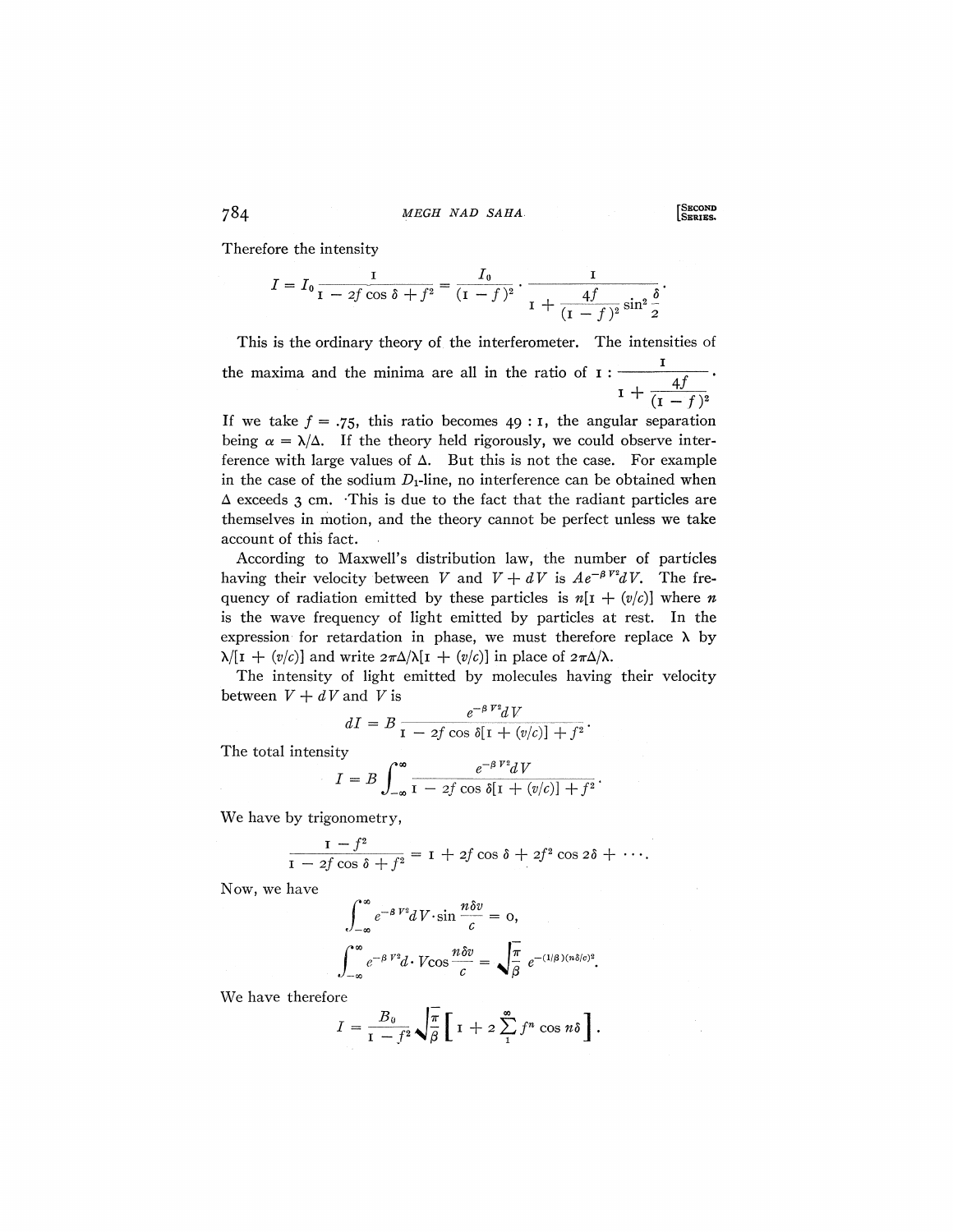Now let  $I_1$  = the maximum value of *I*, corresponding to  $n\delta = 0$ ,

 $I_2$  = the minimum value of *I*, corresponding to  $n\delta = \pi$ .

Then the visibility factor *V* is, according to Michelson

$$
=\frac{I_1-I_2}{I_1+I_2}=\frac{fe^{-\left(\frac{1}{\beta}\right)\left(\frac{2\pi\Delta}{\lambda c}\right)^2}+f^3e^{-\left(\frac{3^2}{\beta}\right)\left(\frac{2\pi\Delta}{\lambda c}\right)^2}+\cdots}{\frac{1}{2}+f^3e^{-\left(\frac{2^2}{\beta}\right)\left(\frac{2\pi\Delta}{\lambda c}\right)^2}+f^4e^{-\left(\frac{4^2}{\beta}\right)\left(\frac{2\pi\Delta}{\lambda c}\right)^2}+\cdots}.
$$

Now  $(I/\beta)(2\pi\Delta/\lambda c)^2$  is of the order 10<sup>8</sup>. We can, therefore, safely omit terms containing  $f^2$ ,  $f^3$ , etc.

V is therefore =  $2fe^{-(1/\beta)(2\pi\Delta/\lambda c)^2}$ .

From the kinetic theory of gases, we have  $\beta = (m/2KT) = (\omega M/2KT)$ , where  $m =$  weight of the radiant atom in grams,

 $\omega$  = weight of the hydrogen atom,

 $M =$  atomic weight of the radiant gas,

- $K =$  universal gas constant,
- *T =* temperature.

Then we have, since

$$
-\frac{1}{\beta}\left(\frac{2\pi\Delta}{\lambda c}\right)^2 = \log_e\left(\frac{V}{2f}\right), \qquad \frac{\Delta}{\lambda} = \frac{c}{\pi}\sqrt{\frac{\omega M}{2KT}\log_e\left(\frac{2f}{V}\right)}.
$$
 (6)

Lord Rayleigh took account of the first two interfering beams only, but by this he had evidently the Michelson interferometer in his mind. But I think that when we are applying the result to the Fabry-Perot interferometer, we should take into account all the infinite number of interfering beams, and the effect of reflection. This is exactly what has been done in the present communication.

 $c \mid \omega$ ,  $\left(2f\right)$ The exact evaluation of the constant  $\pi \sqrt{2K} \log_{e} (\sqrt{V})$ , cannot be done unless the reflecting power of the plates, and the value of *V* be known.  $f$  will depend upon the silvering of the plates, while  $V$  will vary with the observer. Thus Lord Rayleigh takes the visibility factor equivalent to .025, while Schonrock takes it equivalent to .05. Assuming that  $V = .025$ , and  $f = .75$ .

We have

$$
\frac{\Delta}{\lambda} = 1.50 \times 10^6 \sqrt{\frac{M}{T}}.
$$

While according to Lord Rayleigh

$$
\frac{\Delta}{\lambda} = 1.42 \times 10^6 \sqrt{\frac{M}{T}}.
$$